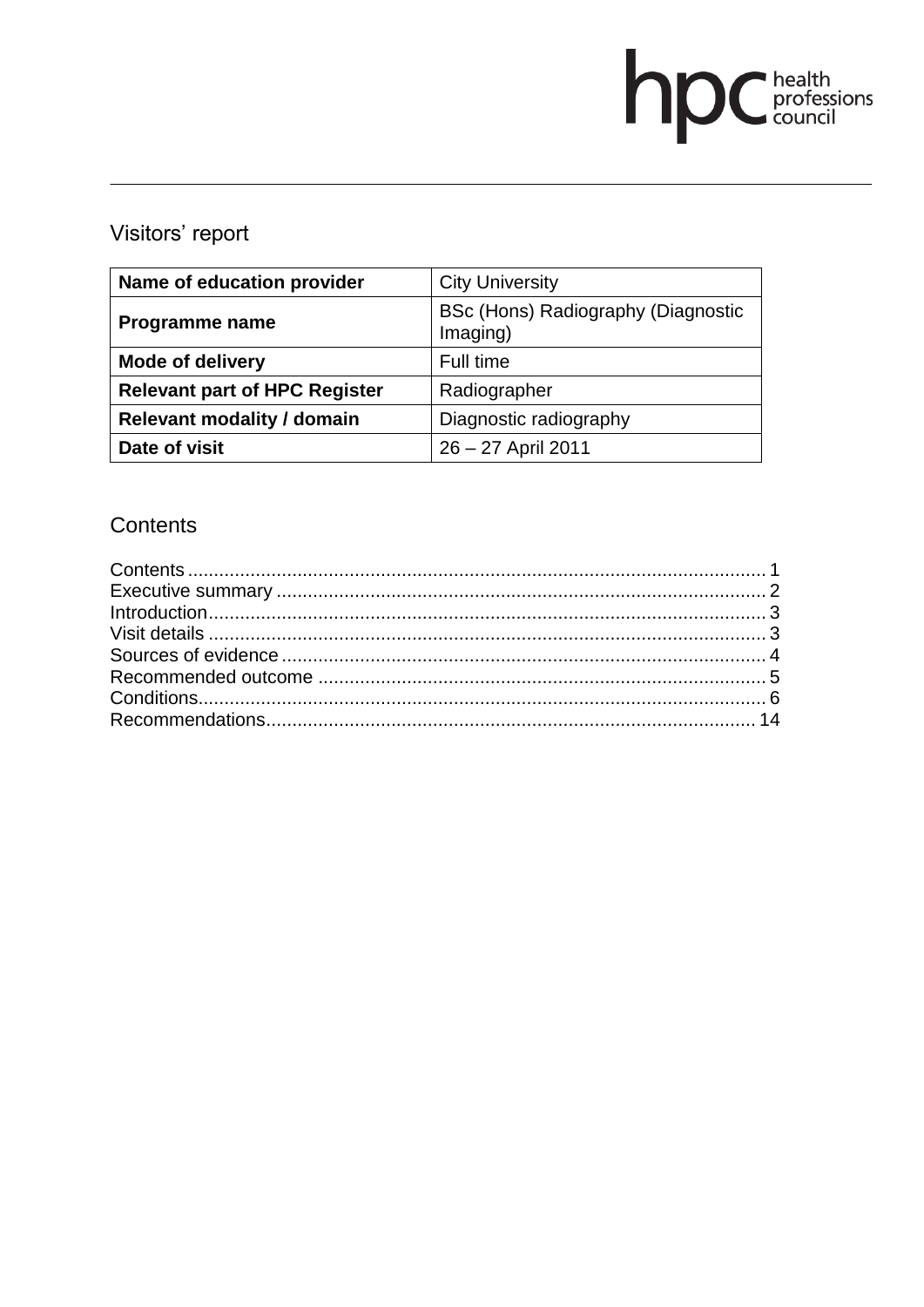## Executive summary

The Health Professions Council (HPC) approve educational programmes in the UK which health professionals must complete before they can apply to be registered with us. The HPC is a health regulator and our main aim is to protect the public. The HPC currently regulates 15 professions. All of these professions have at least one professional title which is protected by law. This means that anyone using the title "Radiographer" or "Diagnostic radiographer" must be registered with us. The HPC keep a register of health professionals who meet our standards for their training, professional skills, behaviour and health.

The visitors' report which follows outlines the recommended outcome made by the visitors on the ongoing approval of the programme. This recommended outcome was accepted by the Education and Training Committee (Committee) on 7 July 2011. At the Committee meeting on 25 August 2011, the ongoing approval of the programme was re-confirmed. This means that the education provider has met the condition(s) outlined in this report and that the programme meets our standards of education and training (SETs) and ensures that those who complete it meet our standards of proficiency (SOPs) for their part of the Register. The programme is now granted open ended approval, subject to satisfactory monitoring.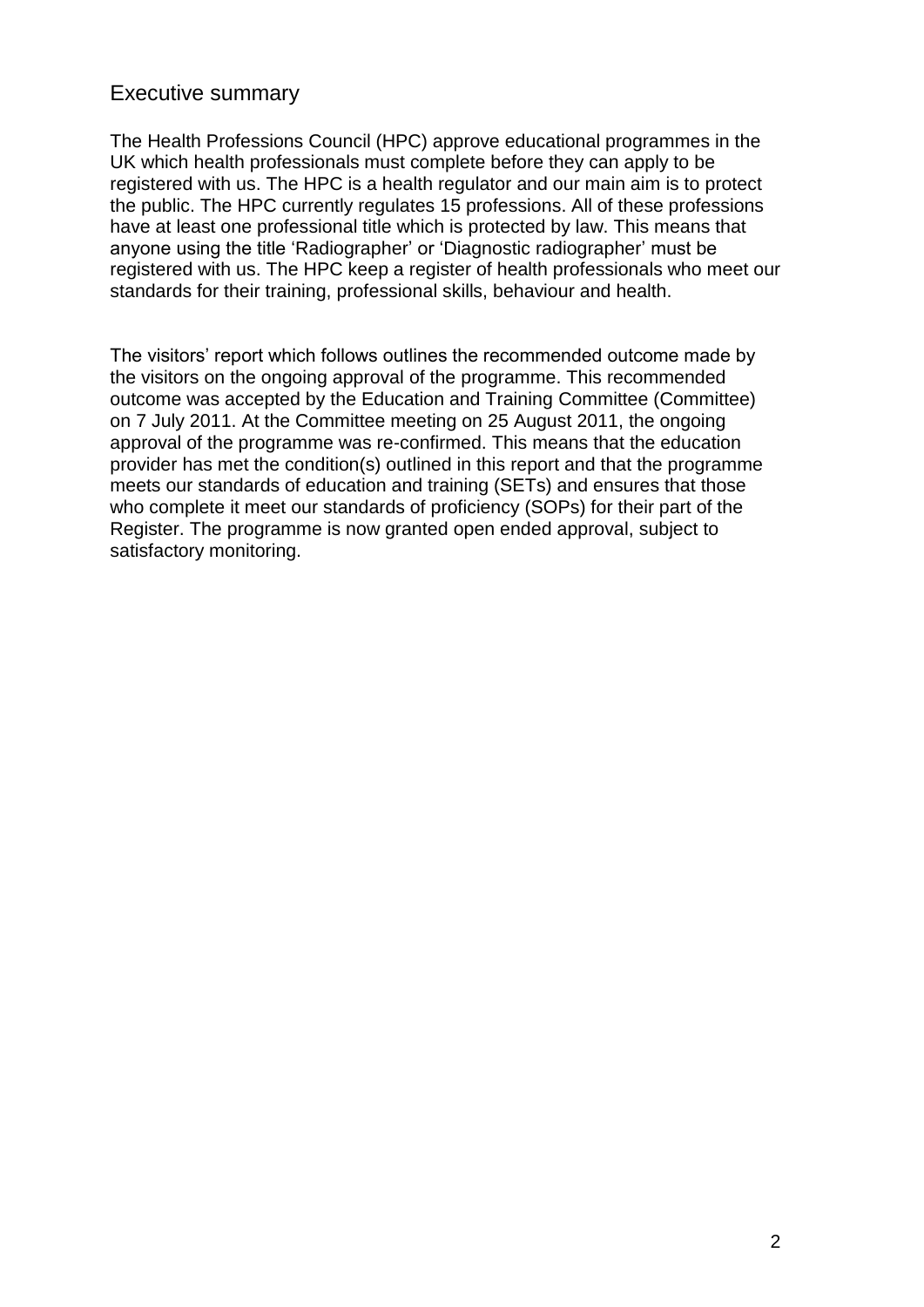## Introduction

The HPC visited the programme at the education provider to consider major changes proposed to the programme. The major change affected the following standards - programme admissions, programme management and resources, curriculum, practice placements and assessment. The programme was already approved by the HPC and this visit assessed whether the programme continued to meet the standards of education and training (SETs) and continued to ensure that those who complete the programme meet the standards of proficiency (SOPs) for their part of the Register.

This visit was part of a joint event. The education provider reviewed the programme and the professional body considered their accreditation of the programme. The visit also considered a BSc (Hons) Radiography (Radiotherapy and Oncology) programme. The education provider, the professional body and the HPC formed a joint panel, with an independent chair and secretary, supplied by the education provider. Whilst the joint panel participated in collaborative scrutiny of both programmes and dialogue throughout the visit; this report covers the HPC"s recommendations on this programme only. A separate report exists for the other programme. As an independent regulatory body, the HPC"s recommended outcome is independent and impartial and based solely on the HPC"s standards. Separate reports, produced by the education provider and the professional body, outline their decisions on the programmes" status.

| Name of HPC visitors and profession                        | Helen Best (Diagnostic<br>radiographer)                   |  |  |
|------------------------------------------------------------|-----------------------------------------------------------|--|--|
|                                                            | Kathryn Burgess (Therapeutic<br>radiographer)             |  |  |
| HPC executive officer(s) (in attendance)                   | <b>Ruth Wood</b>                                          |  |  |
| Proposed student numbers                                   | 67 per cohort                                             |  |  |
| First approved intake                                      | September 2005                                            |  |  |
| Effective date that programme approval<br>reconfirmed from | 12 September 2011                                         |  |  |
| Chair                                                      | Susannah Quinsee (City University)                        |  |  |
|                                                            |                                                           |  |  |
| Secretary                                                  | Terry Bransbury (City University)                         |  |  |
| Members of the joint panel                                 | Claire de Than (Internal Panel<br>Member)                 |  |  |
|                                                            | Kathryn Waddington (Internal Panel<br>Member)             |  |  |
|                                                            | Christine Blyth (Society and College<br>of Radiographers) |  |  |
|                                                            | Sarah Smith (Society and College of<br>Radiographers)     |  |  |

# Visit details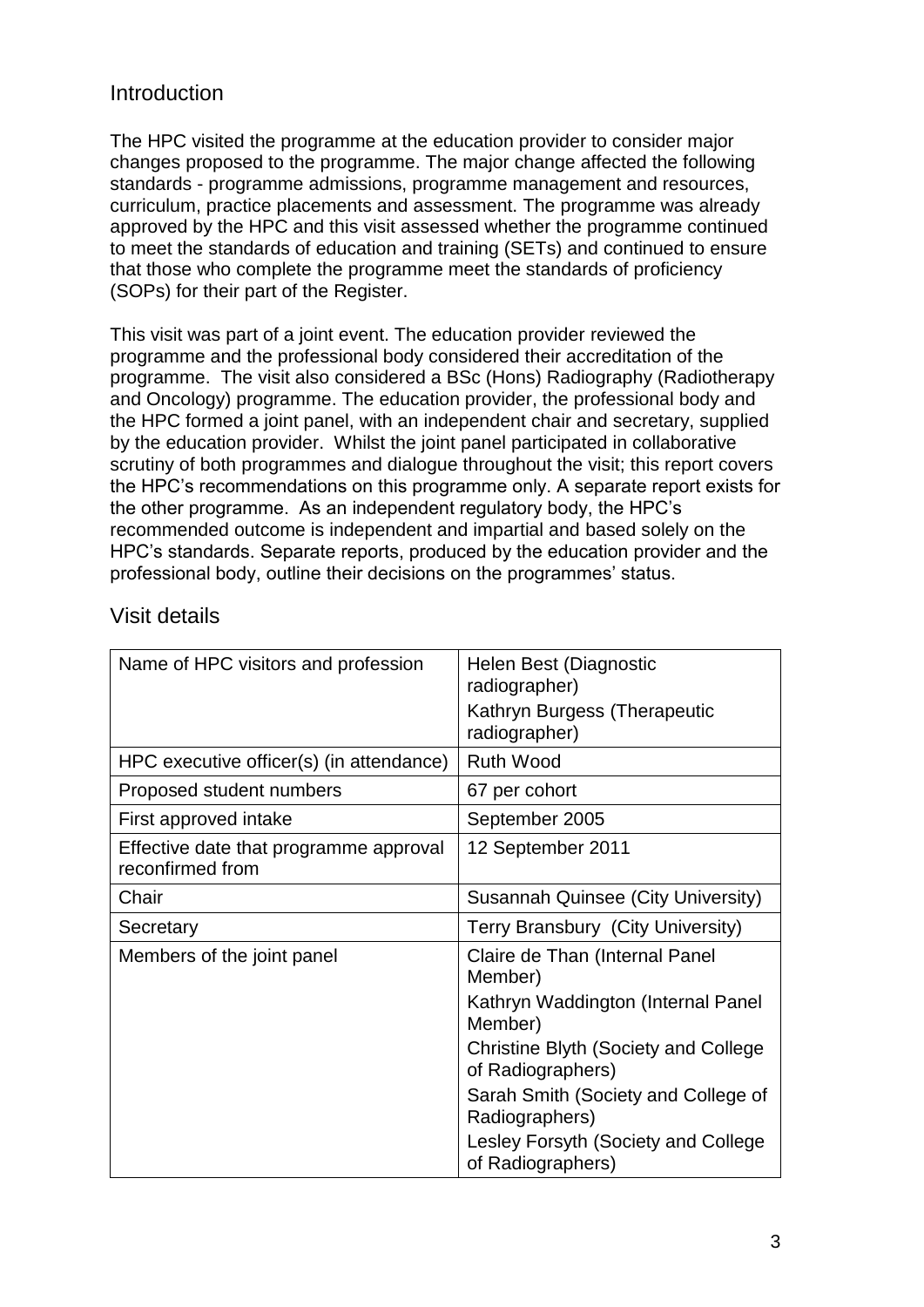# Sources of evidence

Prior to the visit the HPC reviewed the documentation detailed below, sent by the education provider:

|                                                                                       | Yes | <b>No</b> | N/A |
|---------------------------------------------------------------------------------------|-----|-----------|-----|
| Programme specification                                                               |     |           |     |
| Descriptions of the modules                                                           |     |           |     |
| Mapping document providing evidence of how the<br>education provider has met the SETs |     |           |     |
| Mapping document providing evidence of how the<br>education provider has met the SOPs |     |           |     |
| Practice placement handbook                                                           |     |           |     |
| Student handbook                                                                      |     |           |     |
| Curriculum vitae for relevant staff                                                   |     |           |     |
| External examiners' reports from the last two years                                   |     |           |     |
| <b>City University Radiography Supplementary</b><br>information                       |     |           |     |

During the visit the HPC saw the following groups or facilities:

|                                                                                                  | Yes | <b>No</b> | N/A |
|--------------------------------------------------------------------------------------------------|-----|-----------|-----|
| Senior managers of the education provider with<br>responsibility for resources for the programme |     |           |     |
| Programme team                                                                                   |     |           |     |
| Placements providers and educators/mentors                                                       |     |           |     |
| <b>Students</b>                                                                                  |     |           |     |
| Learning resources                                                                               |     |           |     |
| Specialist teaching accommodation<br>(eg specialist laboratories and teaching rooms)             |     |           |     |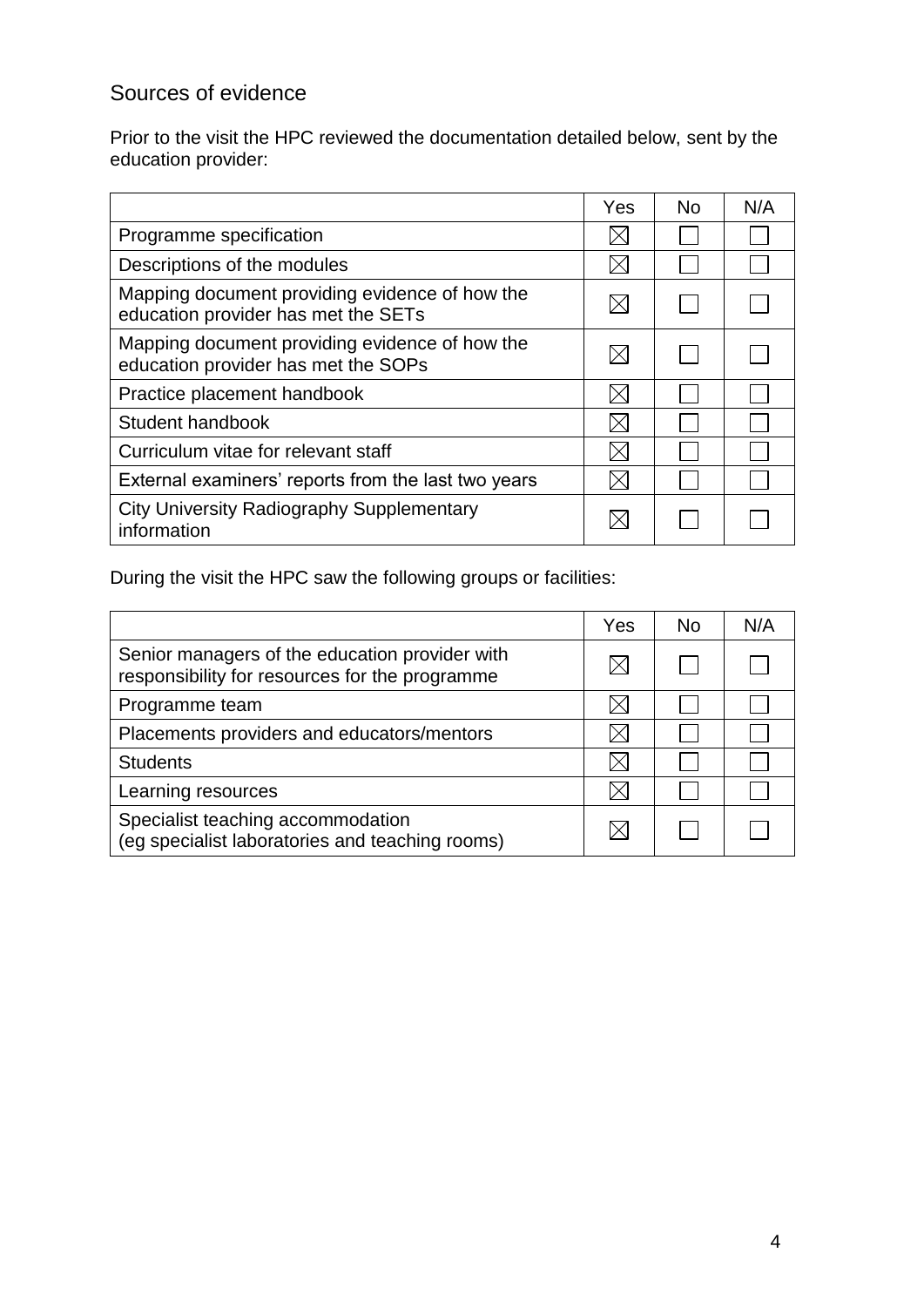#### Recommended outcome

To recommend a programme for ongoing approval, the visitors must be assured that the programme meets all of the standards of education and training (SETs) and that those who complete the programme meet our standards of proficiency (SOPs) for their part of the Register.

The visitors agreed to recommend to the Education and Training Committee that a number of conditions are set on the programme, all of which must be met before the ongoing approval of the programme is reconfirmed.

The visitors agreed that 49 of the SETs have been met and that conditions should be set on the remaining 8 SETs.

Conditions are requirements that the education provider must meet before the programme can be recommended for ongoing approval. Conditions are set when certain standards of education and training have not been met or there is insufficient evidence of the standard being met.

The visitors have also made a number of recommendations for the programme.

Recommendations are observations on the programme or education provider which do not need to be met before the programme is recommended for ongoing approval. Recommendations are normally set to encourage further enhancements to the programme and are normally set when it is felt that the particular standard of education and training has been met at, or just above the threshold level.

The visitors did not make any commendations on the programme. Commendations are observations of innovative best practice by a programme or education provider.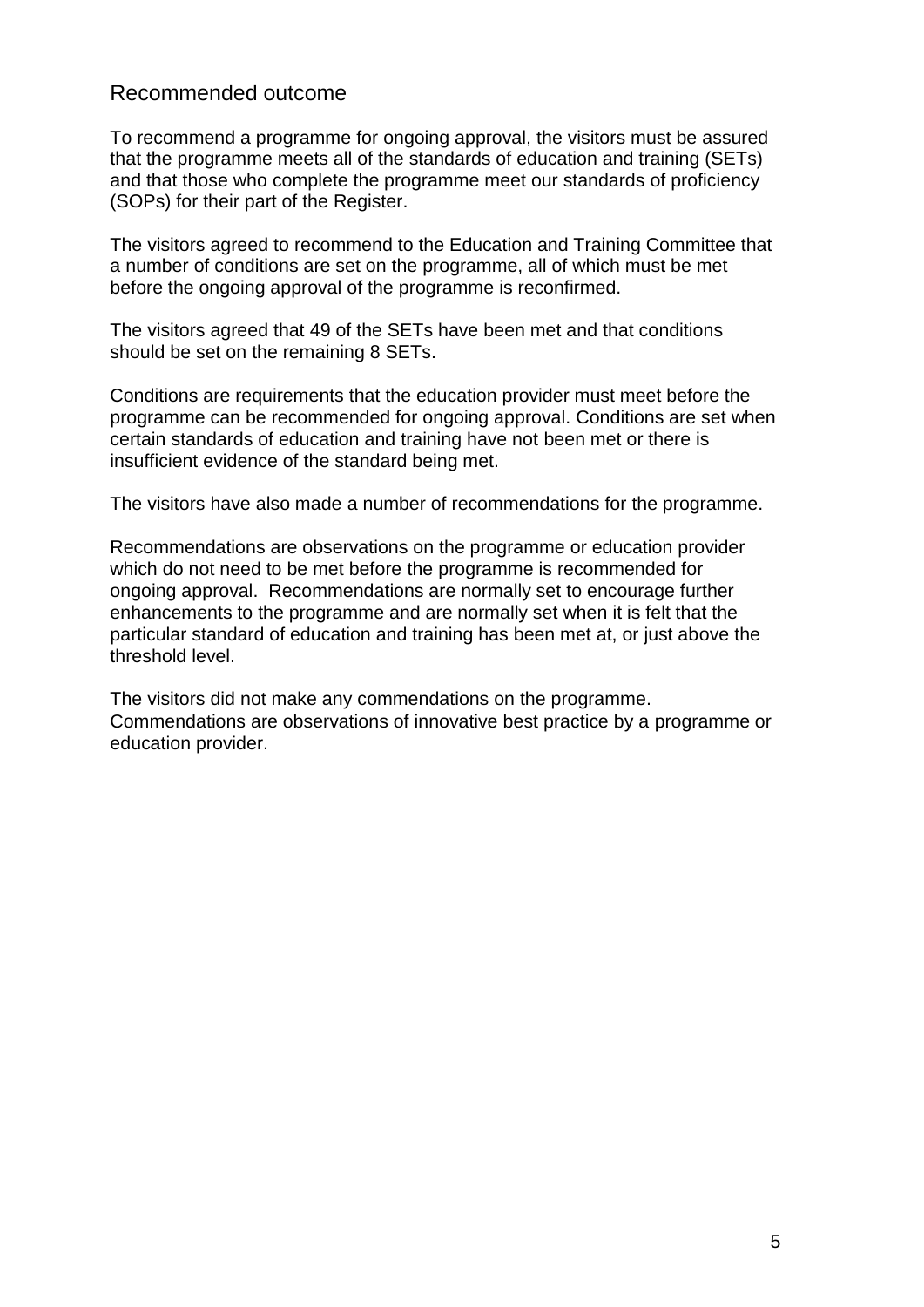# **Conditions**

#### **2.1 The admissions procedures must give both the applicant and the education provider the information they require to make an informed choice about whether to take up or make an offer of a place on a programme.**

**Condition:** The programme team must revisit programme documentation (including any website material) where admissions information is referenced, to ensure that the categories for the two types of applicants and their associated selection processes are clearly articulated.

**Reason:** Documentation provided prior to the visit included details about the programmes" selection and entry criteria. From the documentation the visitors noted there were two applicant categories and associated selection processes for the programme. Discussion at the visit confirmed there were two entry routes onto the programme, a "standard" and a "non-standard" route and each had their own selection process.

The "standard" entry route was described as being used for those who applied to the programme as "school-leavers". Their UCAS (Universities & Colleges Admissions Service) points, other academic credits and personal statement would be looked at, along with evidence that they had observed the work of a clinical radiotherapy department. The student would be offered a place on the programme and then invited to attend an open day held at the education provider.

The "non-standard" entry route was described as being used for anyone who does not meet the "standard" school-leaver category. Their UCAS points, other academic credits and personal statement would be looked at, along with evidence that they had observed the work of a clinical radiotherapy department. These students would be required to attend a selection day held by the education provider. The selection day would include a questionnaire and a group interview which allows the programme team to assess the applicant's communication and interpersonal skills.

The programme specification document did not include information about the two applicant categories. It stated that "mature students are considered on an individual basis" (p10, BSc (Hons) Radiography Diagnostic Imaging Programme Specification 2011). The prospectus information detailed the academic entry criteria, it did not detail the two applicant categories used by the programme or the associated selection processes. The website information provided as part of the visit documentation detailed academic entry criteria for "typical offers" and stated "shortlisted applicants will be invited to interview". The website did not give information regarding the "standard" and "non-standard" applicant categories.

The visitors considered it to be important for potential applicants to know the details of the categories used so they can determine which category they fit into and so what will be the selection process for them. The visitors also considered consistency through the documentation to be important to ensure the programme team and the potential applicants are fully aware of the admissions procedures. Therefore, the visitors require the programme team to revisit programme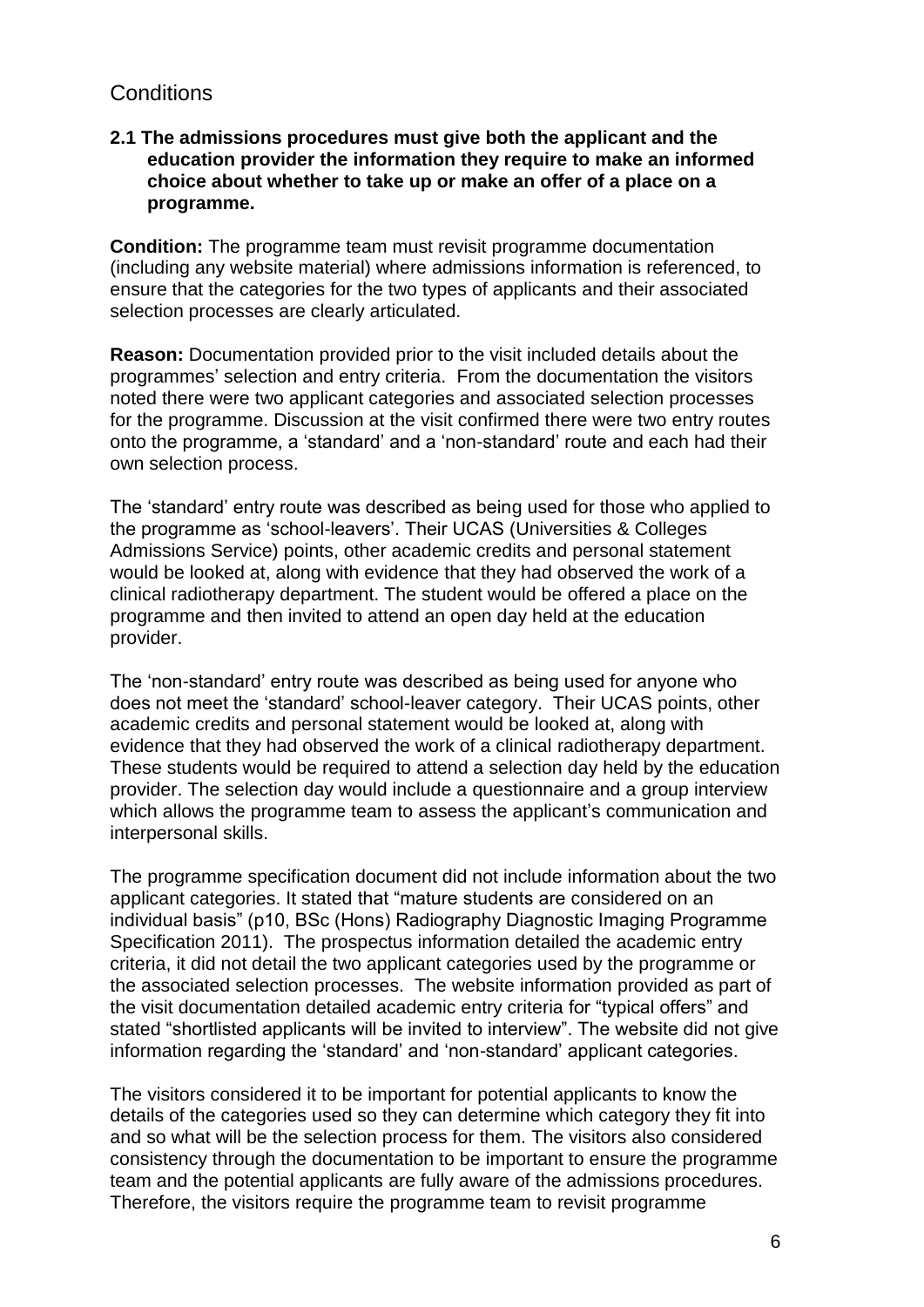documentation (including any website material) that references admissions information to ensure the categories for the two types of applicants and their associated selection processes are clearly articulated.

#### **2.1 The admissions procedures must give both the applicant and the education provider the information they require to make an informed choice about whether to take up or make an offer of a place on a programme.**

**Condition:** The programme team must revisit programme documentation (including any website material) where admissions information is referenced to ensure consistency is in place when making reference to the programmes' selection and entry criteria.

**Reason:** Documentation provided prior to the visit included details about the programmes" selection and entry criteria requirements. The visitors found inconsistencies in the details for the selection and entry criteria information provided across all the documents.

The prospectus and the programme specification document detailed the academic entry criteria. They did not detail personal skills or attributes required as entry criteria. The website information provided as part of the visit documentation detailed academic entry criteria and detailed skills and interests needed including "good communication skills and the necessary interpersonal skills".

Discussions at the visit indicated for both the "standard" and "non-standard" applicant categories, along with the academic criteria, there were personal skills and attributes required which would be assessed via the selection day interviews and the personal statements.

The visitors considered information regarding applicants" personal skills and attributes to be important in addition to the academic entry requirements as they are reviewed through the admissions procedures when shortlisting candidates who have met the academic entry criteria.

To increase clarity for potential applicants the visitors require the programme team to revisit all admissions documentation, including any website material, to ensure that consistency is in place when making reference to the programmes' selection and entry criteria.

#### **3.2 The programme must be effectively managed.**

**Condition:** The programme team must provide further evidence to demonstrate all placements in the programme are subject to a signed placement agreement and are made aware of the agreement.

**Reason:** Documentation provided as evidence prior to the visit stated that "every clinical placement partner that City University students attend has signed a Clinical Placement Agreement" (SETs mapping document SET 5.1). The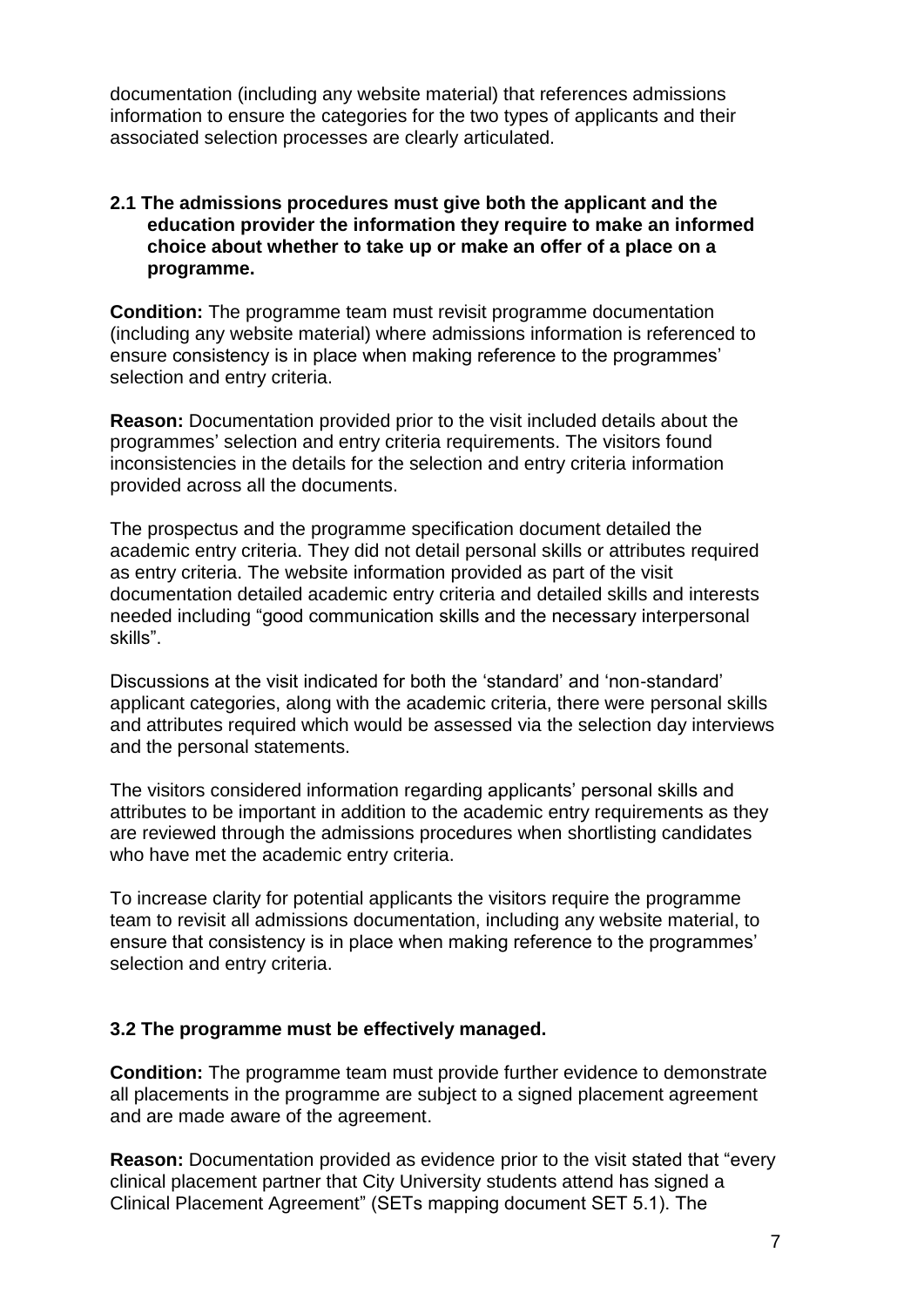documentation included one letter of agreement between the education provider and an independent placement site. There was no evidence of other agreements, for example with NHS placement sites. Discussions at the visit with the clinical partners indicated they were unaware of agreements being signed between the education provider and the practice placement setting. At the close of the visit it was clarified by the programme team that the chief executives of all placements signed the agreements not those people in direct supervisory positions with students on placement or their direct managers.

The visitors were concerned that those who were in direct contact with the students on placement were unaware of the signed agreements and as such might not be aware of the details of the agreement the placement is working under. The visitors are aware that the education provider must retain overall responsibility of the placement and consider the signed clinical placement agreement to be crucial in ensuring all parties involved in placement are clearly aware of their roles and responsibilities. As the education provider must take responsibility for placement management for the programme the visitors therefore require further evidence of placement management to ensure that this standard is being met. The visitors require evidence that all placements have signed an agreement with the education provider (such as a monitoring list confirming signatures) and evidence that all members at the practice placement settings are aware of an agreement having been signed and the associated implications.

#### **3.3 The programme must have regular monitoring and evaluation systems in place.**

**Condition:** The programme team must provide further evidence to demonstrate the programme has regular monitoring and evaluation systems in place when considering the practice placement settings used.

**Reason:** From the documentation provided prior to the visit the visitors could not find enough evidence of formal processes in place for the on-going monitoring of placements used for this programme. There was no information provided regarding documented processes by which the programme team can regularly evaluate the suitability of the placements being used.

The SETs mapping document provided stated all "clinical sites are assigned a link lecturer, to facilitate and monitor placement, Link Lecture visit forms are completed after each visit and these in turn are monitored by the Clinical Coordinators" (SETs mapping document SET 5.4). The form for the link lecturer to complete was included in the evidence. The form allows the link lecturer to record the staff seen, to record issues being raised and actions against the issues. The form is acknowledged by clinical staff and the clinical coordinator. There was no further information given regarding this form and there was no accompanying guidance to indicate where issues might occur to aid the link lecturer in filling in the form. Discussions at the visit confirmed that the link lecturer role is the key role in providing on-going monitoring to the placement and they report back to the clinical coordinator in the programme team.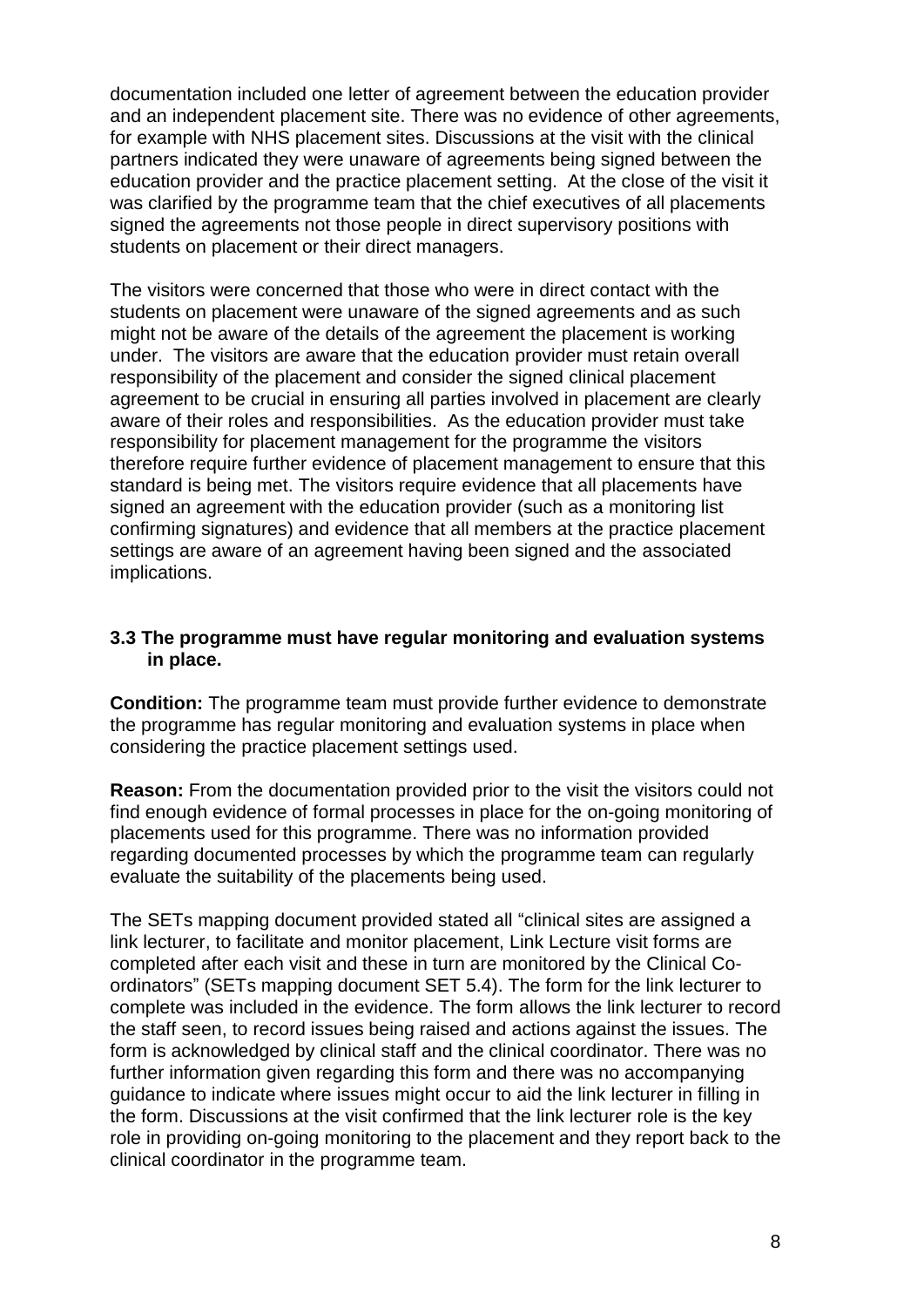The visitors were concerned that there appeared to be no documented procedures in place for monitoring the placements and recording the information collected from placements. The visitors are aware that a formal auditable process for monitoring placements would allow the programme team to maintain overall responsibility for the placements.

The visitors require further evidence that as part of the overall monitoring for this programme the programme team has a documented procedure in place to monitor existing placements on a regular basis to ensure their suitability. The visitors require further information about the application of the monitoring process such as frequency, reporting and recording processes, information collected and resulting follow up actions in response to such monitoring.

#### **5.4 The education provider must maintain a thorough and effective system for approving and monitoring all placements.**

**Condition:** The programme team must provide further evidence to demonstrate all placements for the programme are subject to formal approval and monitoring processes. This should include documented processes for initial approval and systems in place for on-going monitoring of placements.

**Reason:** From the documentation provided prior to the visit the visitors could not find enough evidence of documented processes in place for the initial approval and on-going monitoring of placements used for this programme. There was no information provided regarding the initial approval processes by which the programme team can evaluate and record the suitability of the placements to be used. The documents did provide a "Record of link lecturer"s visit to clinical site" form for the monitoring of the placements. The form has an area to record issues being raised and actions against the issues but there was no accompanying guidance to indicate where issues might occur to aid the link lecturer in filling in the form.

Discussions at the visit indicated the placements currently used for the programme had been used with the programme for some time and that no new placements had been, or were being, sourced. There was no discussion at the visit regarding any initial approval procedures used when initially approving placements.

Discussions at the visit indicated the link lecturer is the key role in providing ongoing monitoring to the placement. They report back to the clinical coordinator in the programme team using the "Record of link lecturer"s visit to clinical site" form on a weekly basis. There was no evidence to give information regarding documented processes behind this collection of data. This includes the mandatory frequency of this collection (and processes if not collected), how the information was recorded in a central location or how responses to the information gathered were made. It was clarified at the close of the visit a central database was used to record the data about the placements. However, no information had been provided regarding the database, what information was recorded in the database and how the database is used with approval and monitoring procedures (for example who has access and how database information is used).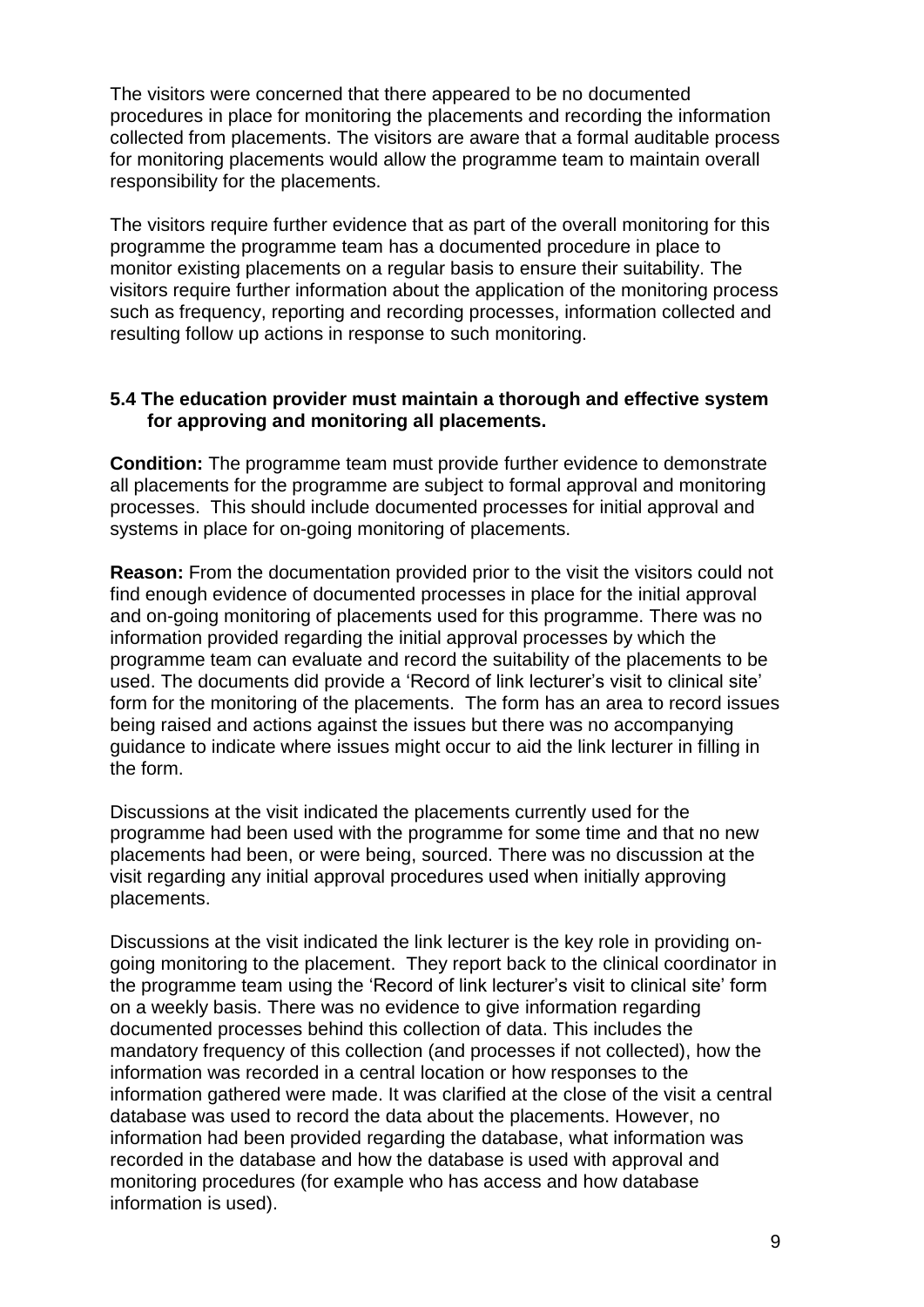The visitors were concerned there appeared to be no documented procedures in place for initially approving placements and recording information about the ongoing monitoring of placements. The visitors are aware a formal auditable process for initially approving placements would allow the programme team to maintain overall responsibility for the placements they hold.

As the programme team must take responsibility for placement management for the programme the visitors require further evidence to ensure this standard is being met. The visitors require evidence which illustrates the documented placement monitoring and review processes in place in order to demonstrate the programme has effective approval and monitoring and systems for all of the placements including information about the central database.

#### **5.6 There must be an adequate number of appropriately qualified and experienced staff at the practice placement setting.**

**Condition:** The programme team must provide further evidence to demonstrate the procedures in place used (at the initial approval of placements and through on-going monitoring) to ensure there is an adequate number of appropriately qualified and experienced staff at the practice placement.

**Reason:** From the documentation provided prior to the visit the visitors could not find enough evidence of documented processes in place for the initial approval and on-going monitoring of placements used for the programme. They were unable to determine what information at the placement approval stage, including the number of appropriately qualified and experienced staff at placements, was taken into account. The documentation included a "Record of link lecturer"s visit to clinical site" form which was used as part of the on-going monitoring carried out by the link lecturer roles. The form has an area to record issues being raised and actions against the issues. There was no accompanying guidance to indicate where issues might occur to aid the link lecturer in filling in the form.

The visitors were concerned if the programme team does not take account of the numbers of appropriately qualified and experienced staff at the placement settings at the initial approval, changes in staff might not be picked up during the on-going monitoring of the placements. The visitors were concerned that if there was no way for the programme team to keep track of the staffing levels at the placements they could not be assured there was an adequate number of appropriately qualified and experienced staff at the practice placement setting. The visitors considered information about staff at the placement settings should be part of the on-going monitoring the link lecturers undertake whilst using the "Record of link lecturer"s visit to clinical site" form and as part of any initial approval procedures.

As the programme team must take responsibility for placement management for the programme the visitors require further evidence to ensure this standard is being met. The visitors require further evidence to demonstrate the procedures in place used (both at initial approval of placement and through on-going monitoring) to ensure there is an adequate number of appropriately qualified and experienced staff at the practice placement.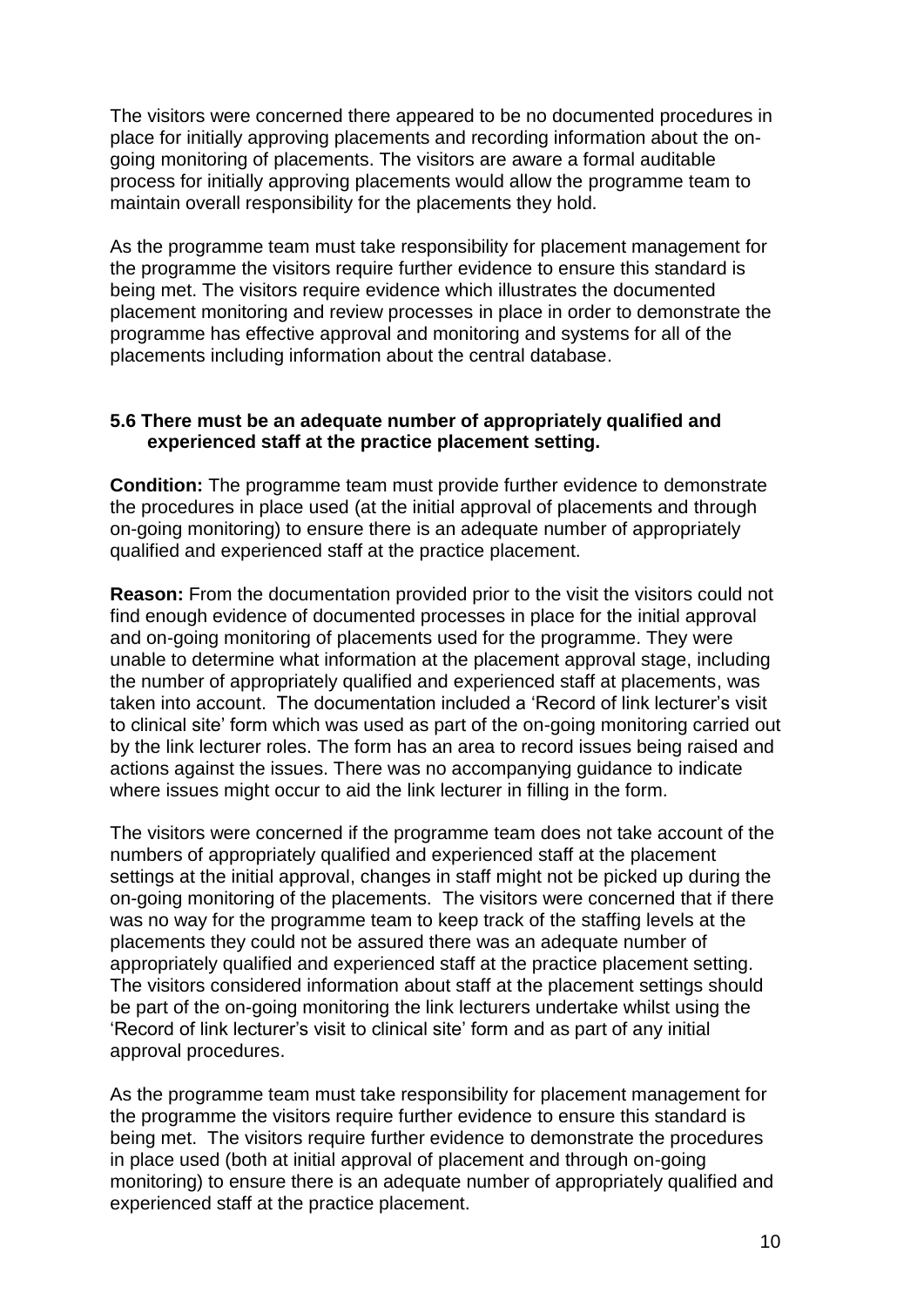#### **5.7 Practice placement educators must have relevant knowledge, skills and experience.**

**Condition:** The programme team must provide further evidence to demonstrate the procedures in place used (at initial approval of placements and through ongoing monitoring) to ensure placement supervisors have relevant knowledge, skills and experience.

**Reason:** From the documentation provided prior to the visit the visitors could not find enough evidence of documented processes in place for the initial approval and on-going monitoring of placements used for this programme. They were unable to determine what information at the placement approval stage, including placement supervisors" knowledge, skills and experience, was taken into account. The documentation included a "Record of link lecturer"s visit to clinical site' form which was used as part of the on-going monitoring carried out by the link lecturer roles. The form has an area to record issues being raised and actions against the issues. There was no accompanying guidance to indicate where issues might occur to aid the link lecturer in filling in the form.

The visitors were concerned if the programme team does not take account of placement supervisors" knowledge, skills and experience at the initial approval, changes in staff might not be picked up during the on-going monitoring of the placements. The visitors were concerned if there was no way for the programme team to keep track of the staff knowledge, skills and experience at the placements they could not be assured placement supervisors have the relevant skills, knowledge and experience needed to work with students. The visitors considered information about staff at the placement settings should be part of the on-going monitoring that the link lecturers undertake whilst using the "Record of link lecturer"s visit to clinical site" form and as part of any initial approval procedures.

As the programme team must take responsibility for placement management for the programme the visitors require further evidence to ensure this standard is being met. The programme team must provide further evidence to demonstrate the procedures in place used (both at initial approval of placements and through on-going monitoring) to ensure placement supervisors" have relevant knowledge, skills and experience.

#### **5.8 Practice placement educators must undertake appropriate practice placement educator training.**

**Condition:** The programme team must provide evidence to show how they ensure placement supervisors have undertaken appropriate initial training and undertake "refresher" training on a regular basis.

**Reason:** From the documentation submitted by the education provider, the visitors could not determine how the education provider ensured placement supervisors had undertaken appropriate training prior to working with trainees or continued to undertake any secondary "refresher" training once working with trainees. In discussion with the programme team, it became evident the programme team expected placement supervisors to be initially trained and to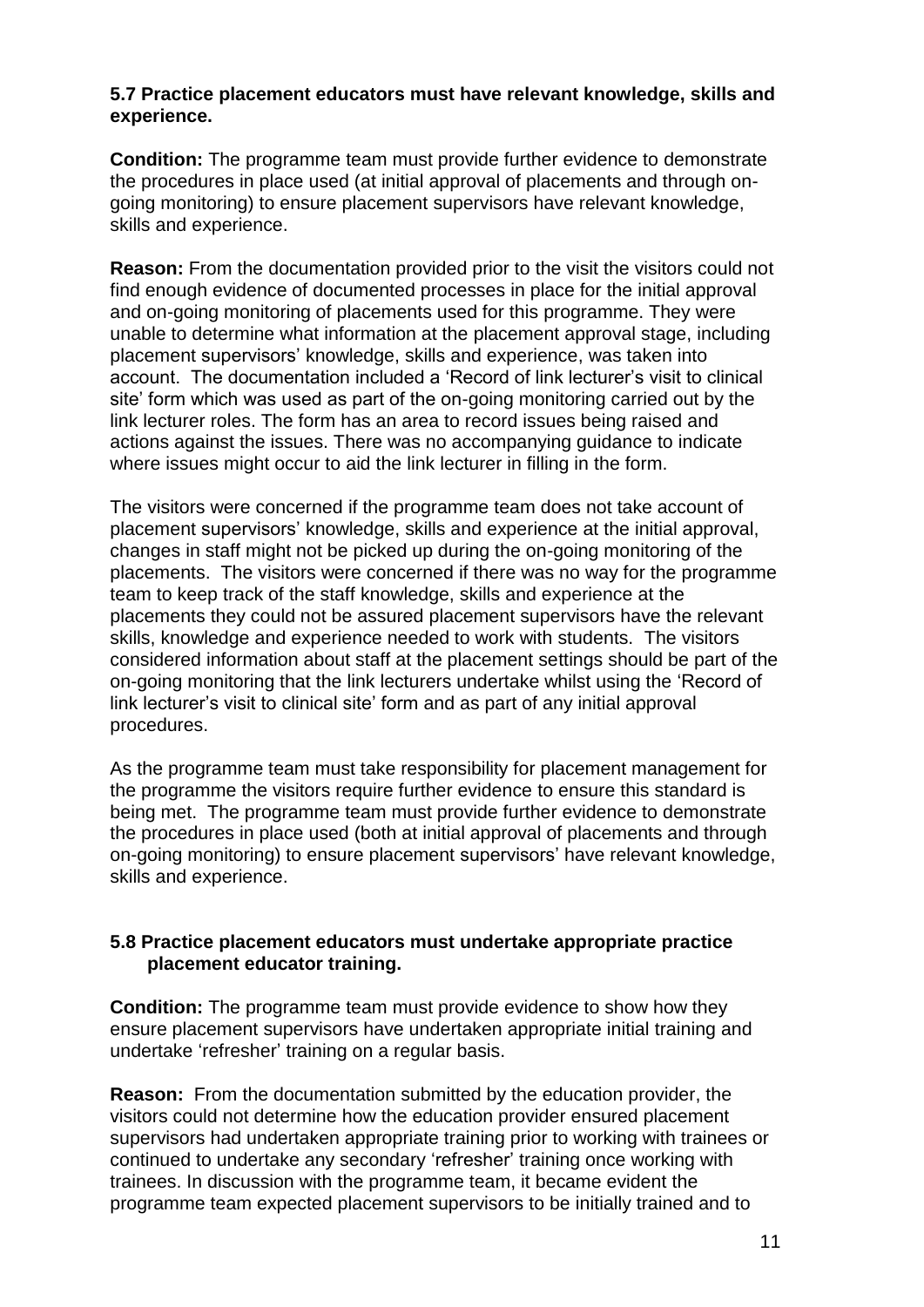undertake "refresher" training but did not make it mandatory and there was no information as to how they recorded training attendance.

The visitors were aware there are difficulties in ensuring all placement supervisors are initially trained and undertake "refresher" training. The initial training would be to prepare placement supervisors to work with trainees. The secondary 'refresher' training would enable the education provider to keep placement supervisors up to date with any changes to the programme and refresh their skills at working with trainees. At the close of the visit the visitors were informed there was a database to record information about the placements. No information had been provided regarding the database. The visitors agreed this database could be used to include the training records for the placement educators.

The programme team must take responsibility to ensure appropriate training of some kind has taken place and is monitored. Therefore, the visitors require further evidence to show how they ensure placement supervisors have undertaken appropriate initial training and undertake "refresher" training on a regular basis.

#### **5.9 Practice placement educators must be appropriately registered, unless other arrangements are agreed.**

**Condition:** The programme team must provide further evidence to demonstrate the procedures in place used (at initial approval of placements and through ongoing monitoring) to ensure placement supervisors are appropriately registered or other arrangements have been agreed.

**Reason:** From the documentation provided prior to the visit the visitors could not find enough evidence of documented processes in place for the initial approval and on-going monitoring of placements used for this programme. They were unable to determine what information at the placement approval stage, including the registration status of placement supervisors", was taken into account. The documentation included a "Record of link lecturer"s visit to clinical site" form which was used as part of the on-going monitoring carried out by the link lecturer roles. The form has an area to record issues being raised and actions against the issues. There was no accompanying guidance to indicate where issues might occur to aid the link lecturer in filling in the form.

The visitors were concerned if the programme team does not take account of placement supervisors" registration status at the initial approval, changes in staff might not be picked up during the on-going monitoring of the placements. The visitors were concerned if there was no way for the programme team to keep track of the staff at the placements they therefore could not be assured that placement supervisors are appropriately registered or other arrangements have been agreed in order for them to work with students. The visitors considered information about staff at the placement settings should be part of the on-going monitoring the link lecturers undertake whilst using the form and as part of any initial approval procedures.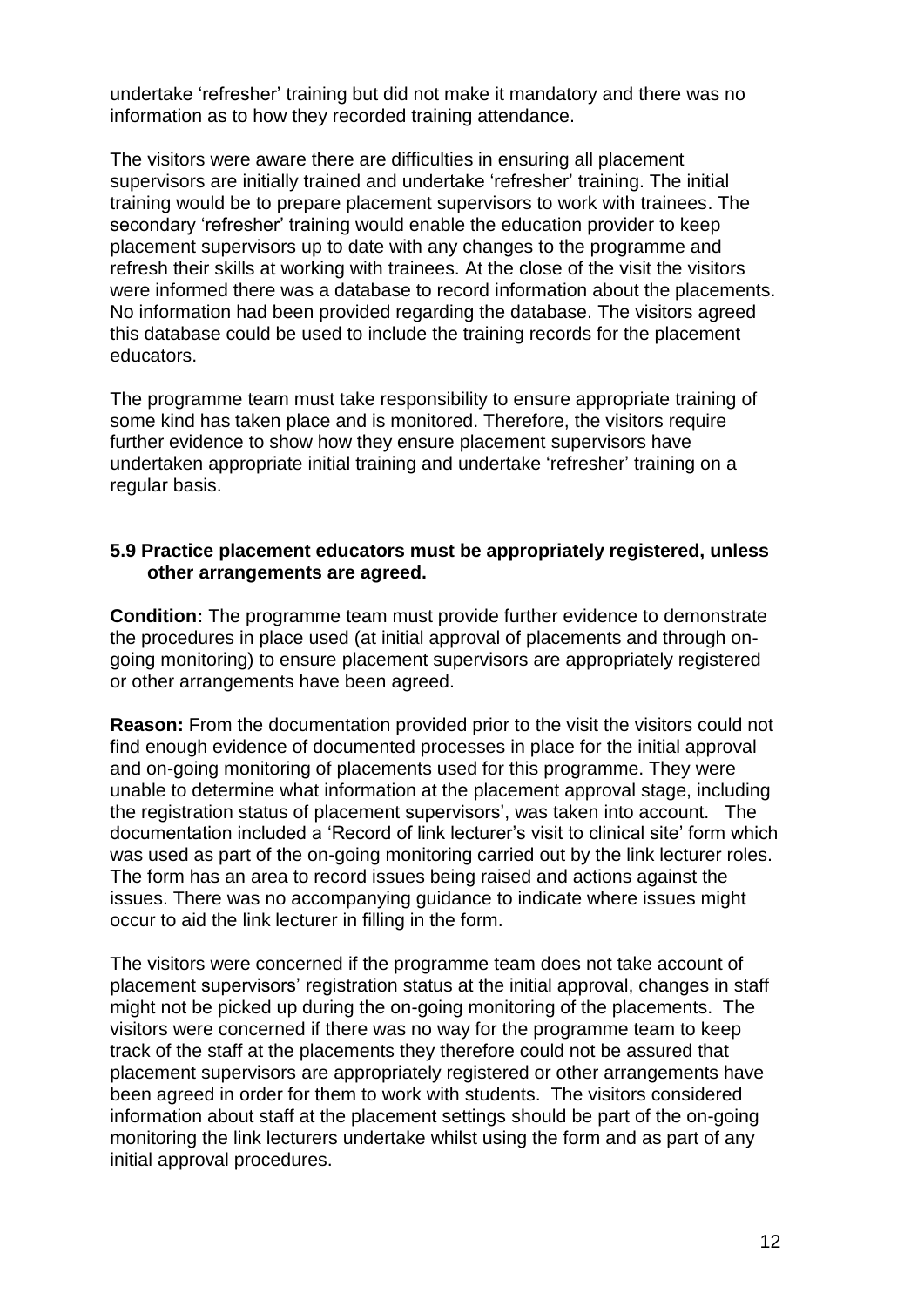As the programme team must take responsibility for placement management for the programme the visitors require further evidence to ensure this standard is being met. The programme team must provide further evidence to demonstrate the procedures in place used (both at initial approval of placements and through on-going monitoring) to ensure placement supervisors are appropriately registered or other arrangements have been agreed.